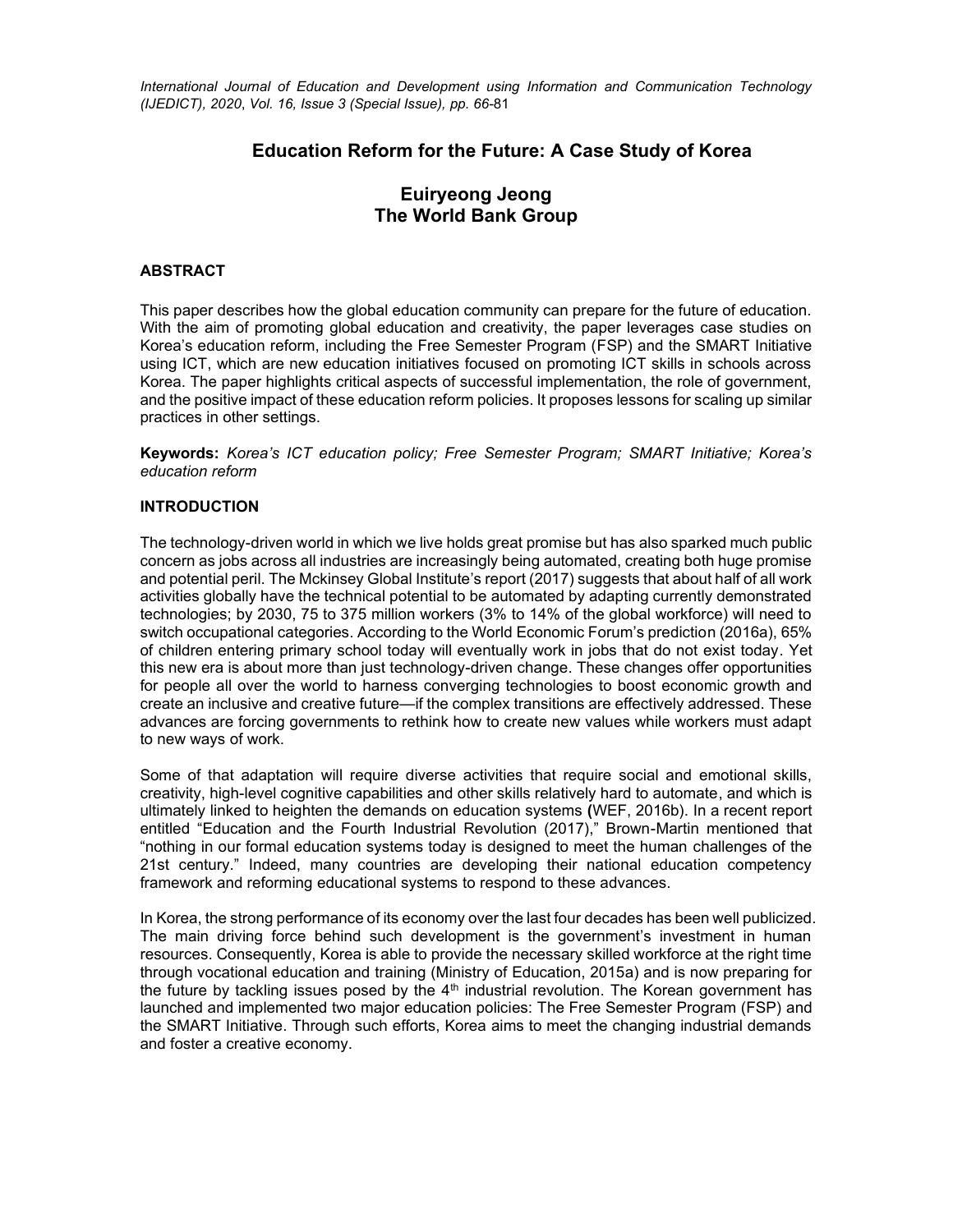### **OBJECTIVES OF THIS STUDY**

This paper aims to provide the key milestones of education strategy to achieve a creative knowledge economy. It presents global frameworks for education models for the future. Based on these frameworks, it reviews Korea's education reform based on two major models: The Free Semester Program (FSP) and the SMART Initiative. The study analyzes the design and implementation of the two education policies based on academic literature review and relevant policy documents. Finally, it sheds light on certain implications gleaned from Korea's challenges and lessons, which could be applicable to other global settings.

#### **METHODS OF THE STUDY**

The study mainly adopted a preliminary literature review, a policy analysis, a case-based analysis, and secondary data analysis. The literature review was used to explore how the international education society presents the global frameworks for the future of education including findings from structured literature reviews. The policy analysis and the case-based analysis was conducted to review the two major education policies in Korea and to analyze the productivity of the next generation of workers through two educational policies: FSP and SMART Initiative. Academic literature review and policy papers from international organizations, government briefings and documents were used for the analysis. Further, OECD and WBG data were used to identify the effectiveness of Korea's education system.

According to Grauer (2012), the case study as research method can be most appropriate when the type of research question is seeking to determine "how" or "why", and the phenomenon is in a reallife context. Given that the study presents 'how' South Korea implemented innovative education programs to nurture the future work force and 'why' it has yielded significant results as well as brought to light certain shortcomings, the case study method is the most applicable.

The following questions were proposed:

- 1. How has the international community made efforts to shape the future of education and the core skills necessary to respond to it?
- 2. How has the instructional systems of South Korea developed the knowledge, skills, attitudes, and values effectively?

2.1 The Free Semester Program (FSP) - how to promote creativity, cognitive and sociobehavioral skills? 2.2 The SMART Initiative - how to use ICT in classrooms?

## **GLOBAL COMPETENCY FRAMEWORKS FOR THE FUTURE EDUCATION MODELS**

The international community has increasingly made efforts to define the critical competencies for the digital age. One of the best-known indicators of learning outcomes from students around the world is the Program for International Student Assessment (PISA), which applied insights from these reflections by adjusting the competency framework (OECD, 2016). The adjusted framework includes global competence in its metrics for quality, equity, and effectiveness in education to elicit students' capabilities to recognize global issues, understand how to communicate with others, and identify global and intercultural issues.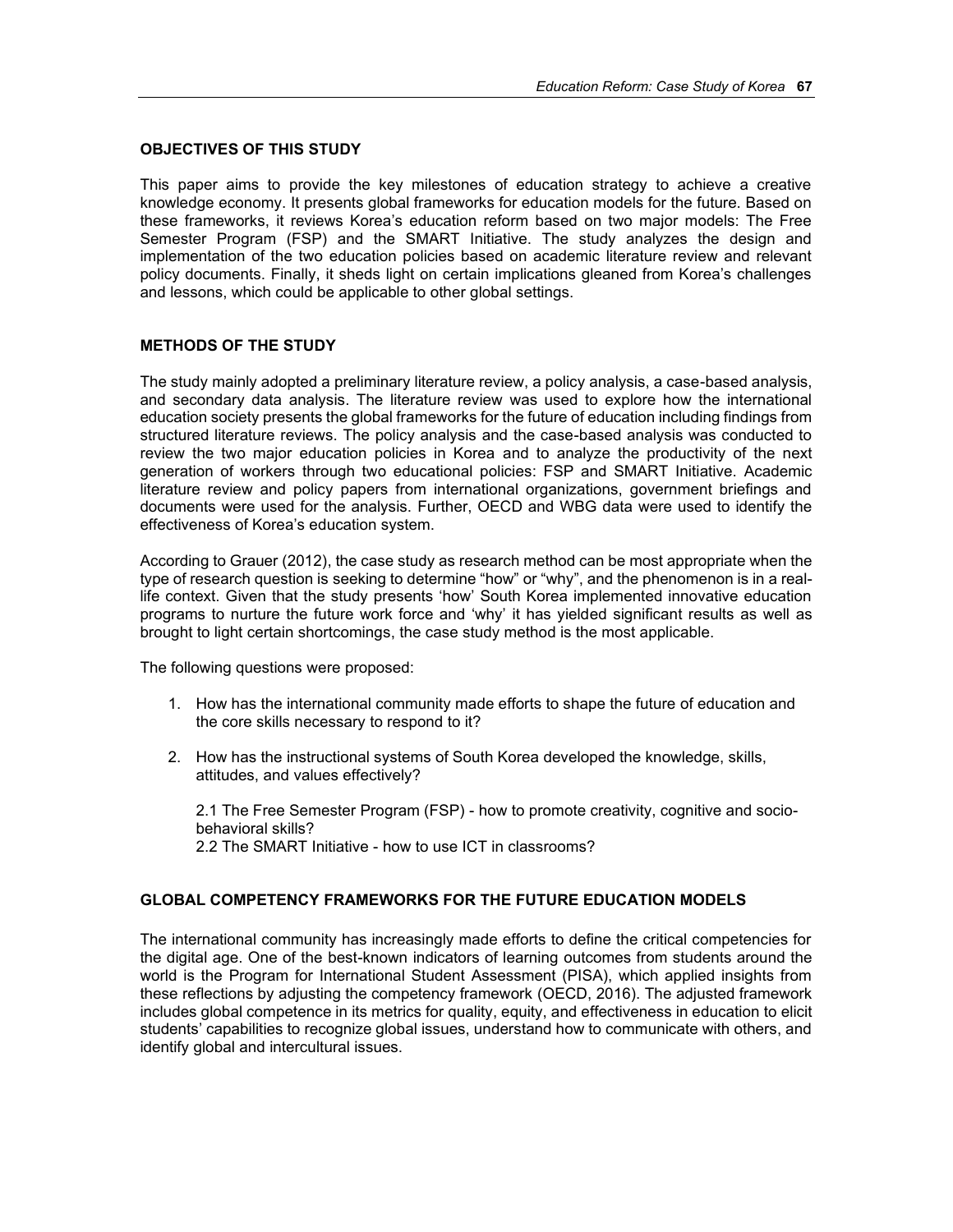Driven by these reflections, OECD developed the OECD Learning Compass 2030 (OECD,2018). The project aims to set goals and establish a common language for teaching and learning, providing a conceptual framework for the future of education, curriculum analysis, redesign, and implementation.

*\_\_\_\_\_\_\_\_\_\_\_\_\_\_\_\_\_\_\_\_\_\_\_\_\_\_\_\_\_\_\_\_\_\_\_\_\_\_\_\_\_\_\_\_\_\_\_\_\_\_\_\_\_\_\_\_\_\_\_\_\_\_\_\_\_\_\_\_\_\_\_\_\_\_\_\_\_\_\_\_\_\_\_\_\_\_*

According to the Learning Compass, future generations will need a wide range of skills such as cognitive and meta-cognitive skills (for example, critical thinking, creative thinking, learning to learn and self-regulation) as well as social and emotional skills (for example, empathy, self-efficacy and collaboration). Finally, these will need to be accompanied by practical and physical skills (for example, using new information and communication technology devices).

These should be mediated by attitudes and values such as motivation, trust, respect for diversity and virtue, and the change should be done with students, peers, teachers, parents, and communities.

The World Bank (2014) has also proposed a global framework to emphasize four policy priorities that the international education community should embrace to prepare for the future. First, education systems that fully develop both cognitive and non-cognitive skills can also promote creativity. Studies have found that cognitive and non-cognitive skills and knowledge can lead to improved creativity. Second, some educational interventions are more likely to contribute to promoting creative skills. Third, education systems should cultivate the joy of learning rather than a pressure to learn, as the former is tied to a more creative environment. Finally, educational policy actions should focus on skills that can translate into a creative and innovative economy, thereby developing economic and social policies and institutions that enable a country's skill base to be used more effectively for innovation. The relationships are shown in Figure 1 below. Such an approach will ultimately promote a creative economy.



*Figure 1*: Building a creative economy through education (Source: World Bank, 2014)

The frameworks for the global competencies for the future speak the same language, although the extent may vary. They emphasize both cognitive and non-cognitive skills. They call attention to competency-based approaches for the  $4<sup>th</sup>$  industrial revolution. Finally, they highlight problemsolving skills through cooperation with others.

It is evident that demand for advanced cognitive skills (critical thinking and problem-solving) and non-cognitive skills (creativity, curiosity, and cooperation) transferable across jobs will increase in the future. Therefore, it becomes important for countries to nurture the next generation to bridge the skills gap. However, education systems tend to resist change, and the readjustment in the supply of skills is happening outside of mandatory education and formal jobs. (WDR, 2019)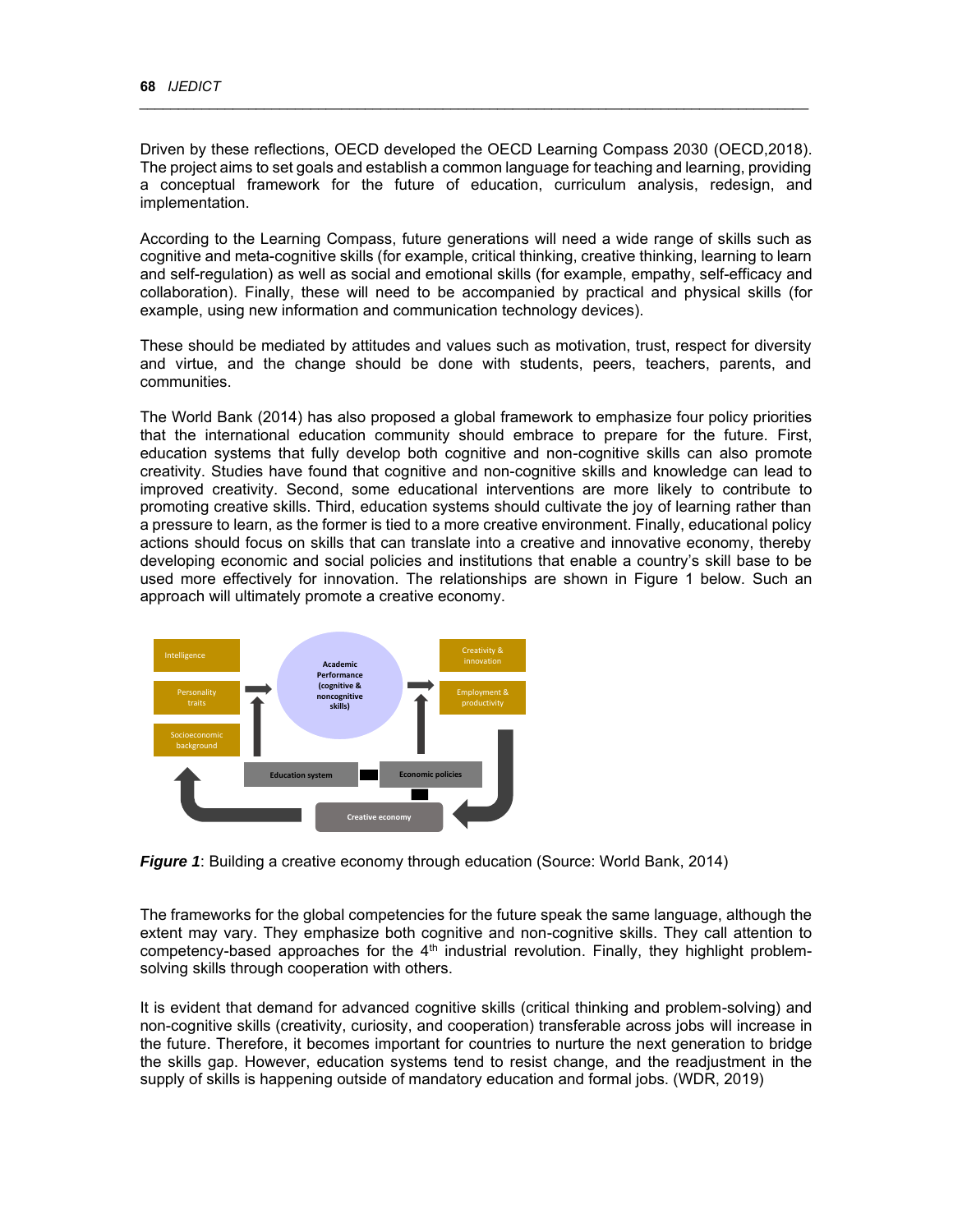That is why education reform requires a holistic approach inclusive of a broader range of stakeholders, extending beyond just education stakeholders. Private sector and technology-related business also should be a part of the conversation to meet the skills gap. The status quo education system and classrooms tend to be laggards in technology advancement. It is pivotal for schools to lead the change, not just follow the flow of the future. The government should also foster widespread discussion and implement education policies in cooperation with a variety of stakeholders as part of an all-encompassing ecosystem.

Moreover, an understanding of how to implement these global competencies in developing countries where necessary infrastructure and institutional capacity should be a part of the global discussion, as the need for future skills is not an option but a prerequisite to survive and thrive in the future.

## **KOREA'S EDUCATION REFORM FOR THE FUTURE**

Korea is well known for its education system, which provides a well-qualified workforce to meet industrial needs at the right time. The country consistently ranks among the best-performing countries in the OECD's Program for International Student Assessment (OECD, 2018), ranking especially high for R&D spending, manufacturing value-added, and high-tech density through education. In addition, Korea has topped the Bloomberg 2019 Innovation Index with a score of 87.38. For six consecutive years (since 2014), it has maintained the world's top position (Bloomberg, 2019).



## *Figure 2:* Emerging Skills. Adapted from "Future of Jobs"

Yet fundamental changes to society in the era of the 4th industrial revolution means Korea must educate students in a totally different way, going beyond nurturing an efficient and practical workforce. Technological and demographic changes are having a profound impact on Korea's labour market. According to OECD (2019), approximately 43% of workers in Korea have a high risk of their jobs becoming completely automated or substantially changed. To respond to this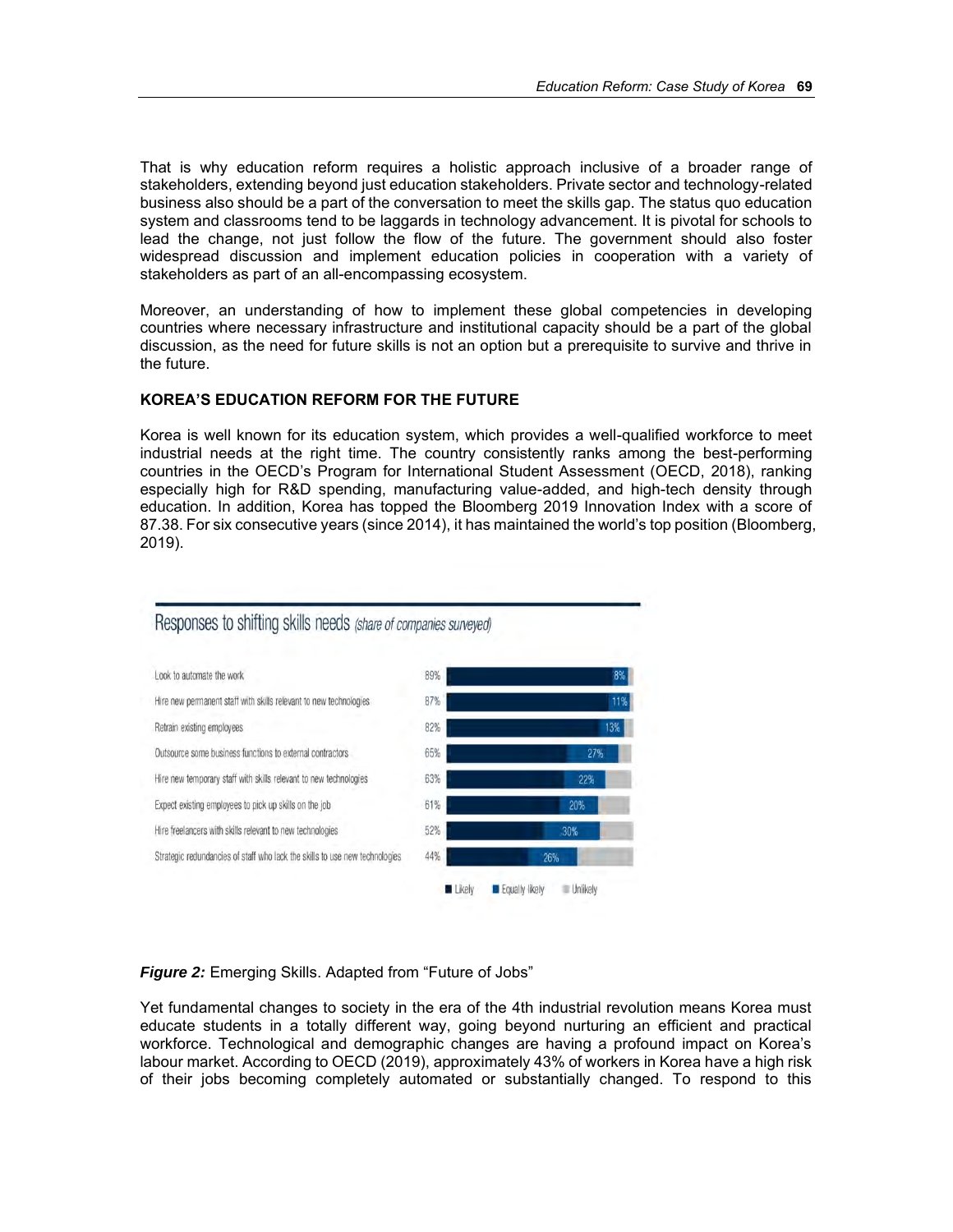unprecedent shift, the World Economic Forum (2018) proposed global competency indicators and analyzed Korea's labour market, suggesting the core skills needed for the 4th industrial revolution (see Figures 2 and 3) - namely, complex problem solving, analytical thinking and innovation, emotional intelligence, and social skills. Thus, Korea needs to develop a different level of skills beyond traditional skills.

*\_\_\_\_\_\_\_\_\_\_\_\_\_\_\_\_\_\_\_\_\_\_\_\_\_\_\_\_\_\_\_\_\_\_\_\_\_\_\_\_\_\_\_\_\_\_\_\_\_\_\_\_\_\_\_\_\_\_\_\_\_\_\_\_\_\_\_\_\_\_\_\_\_\_\_\_\_\_\_\_\_\_\_\_\_\_*

| <b>Emerging Skills in Korea</b>                   |
|---------------------------------------------------|
| Analytical thinking and innovation                |
| Creativity, originality, and initiative           |
| <b>Active learning and learning</b><br>strategies |
| Critical thinking and analysis                    |
| Technology design and programming                 |
| <b>Complex problem-solving</b>                    |
| Leadership and social influence                   |
| Reasoning, problem-solving and<br>ideation        |
| <b>Systems analysis and evaluation</b>            |
| <b>Emotional intelligence</b>                     |

**Figure 3:** Emerging Skills in Korea (Source: WEF 2018)

Although Korea has proven to be a top performer in cognitive skills in PISA, earning high scores in mathematics, science, and literacy, there is room to improve in areas such as creativity, coordinating with others, and emotional intelligence. According to Forbes (2014), "Korea has historically focused on cognitive skills at the expense perhaps of what Ju-ho Lee called 'connective' skills that focus on character or creative education." The shortcomings of Korea's education system are most evident in the learning process, which understates creativity and the intrinsic rewards of learning.

As a matter of concern, the Korean government started reforming the education system, including the curriculum, teacher policies, and vocational programs, by moving beyond simply providing standardized instruction and knowledge. It set up a framework to nurture creative talents who lead a creative economy through the core skills for the  $4<sup>th</sup>$  industrial revolution—namely, competencebased skills and creativity.

Consequently, the Korean government introduced two major education programmes, the Free Semester Program (FSP) and the SMART Education initiative, to nurture students while responding to changes brought about by the  $4<sup>th</sup>$  industrial revolution. FSP focuses on developing non-cognitive skills and SMART Education initiative centers on direct ICT used in classrooms. Given that ICT use in education in the  $4<sup>th</sup>$  revolution era requires both software and hardware, it is an appropriate response to establish these initiatives simultaneously. Both programmes aim to explore career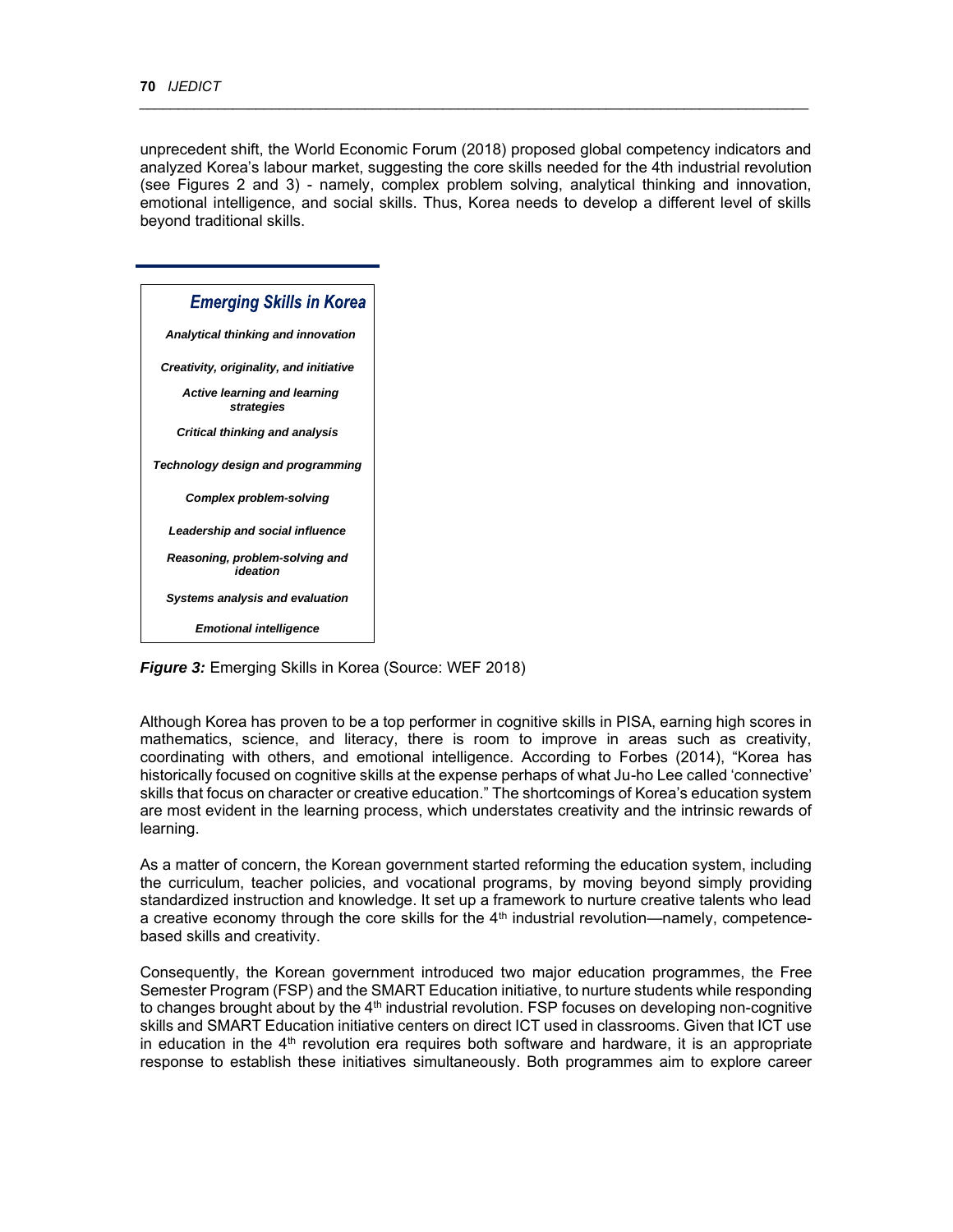

opportunities to prepare students for future competencies by promoting creativity and equipping students with core skills through lifelong learning. These relationships are shown in Figure 4 below.

**Figure 4:** Nurturing creative talents in Korea (Source: KEDI 2016)

## **Free Semester Program (FSP)**

As noted by the World Economic Forum (2018), problem-solving skills, creativity, and cooperation with others are critical, and the Korean education system should respond to promoting noncognitive skills for the 4<sup>th</sup> industrial revolution and ICT-used education.

The OECD embedded a "Creative Problem-Solving" assessment in the usual PISA tests (reading, math, and science) to measure students' creativity in solving unstructured problems in unfamiliar contexts. Students are asked to solve problems for which they have no ready-made strategy and need to think creatively to overcome the barriers (OECD, 2016). Korean students scored highly on this assessment, earning 5 or 6 points on the 6-point scale; their average score put them at the top of the rankings, together with students from Singapore (World Bank, 2014). The performances among the participating countries/economies are shown in Table 1 below.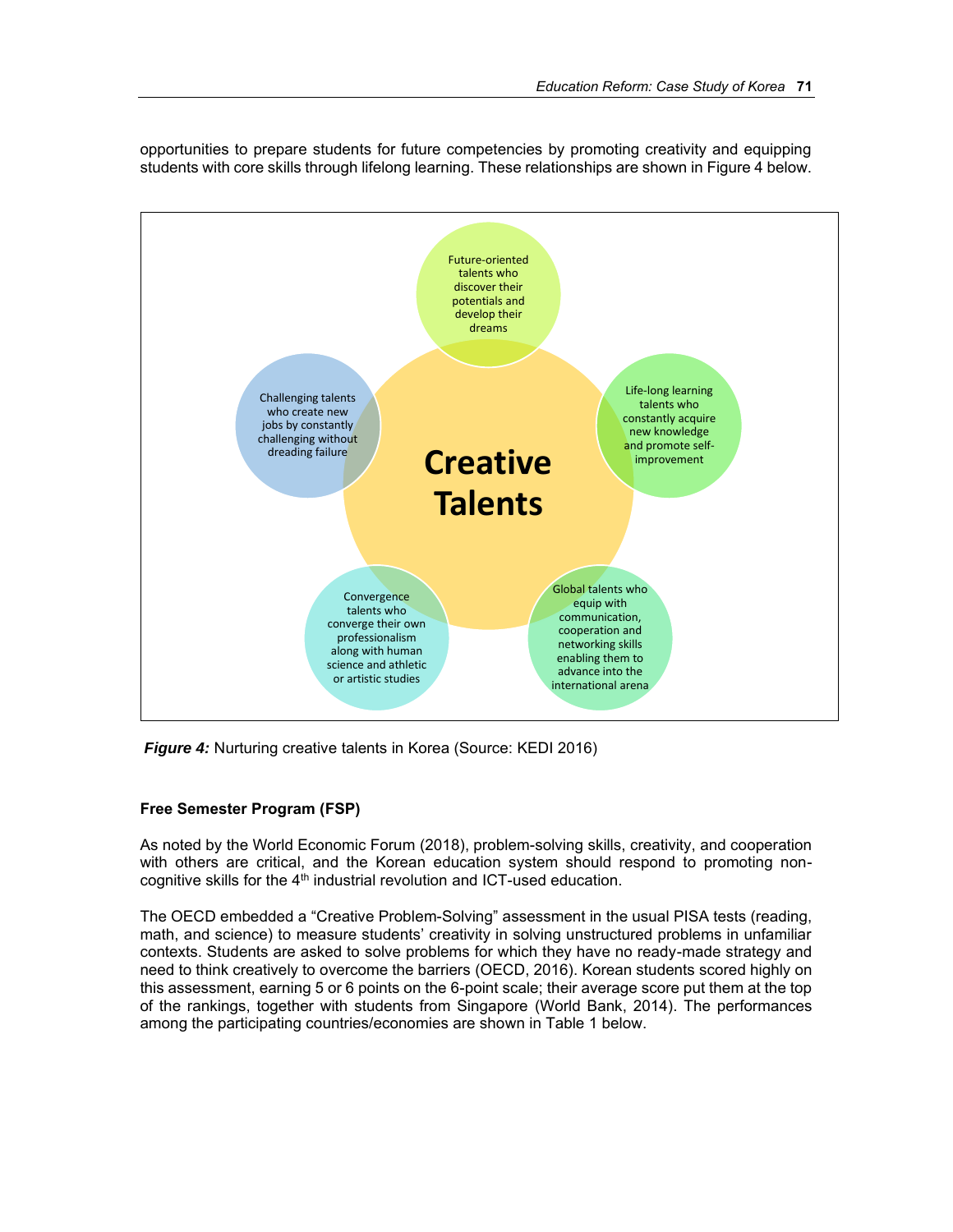|                                                     | <b>Problem-solving scale</b> |                 |                       |                |                   |                              |
|-----------------------------------------------------|------------------------------|-----------------|-----------------------|----------------|-------------------|------------------------------|
|                                                     |                              |                 |                       |                | Range of ranks    |                              |
|                                                     |                              |                 | <b>OECD</b> countries |                |                   | All countries/economies      |
|                                                     | <b>Mean score</b>            | S.E.            | <b>Upper rank</b>     | Lower rank     | Upper rank        | Lower rank                   |
| Singapore<br>Korea                                  | 562<br>561                   | (1.2)<br>(4.3)  | 1                     | 1              | 1<br>$\mathbf{1}$ | 2<br>$\overline{\mathbf{c}}$ |
| Japan                                               | 552                          | (3.1)           | $\overline{2}$        | $\overline{2}$ | 3                 | 3                            |
| <b>Macao-China</b>                                  | 540                          | (1.0)           |                       |                | 4                 | 6                            |
| <b>Hong Kong-China</b>                              | 540                          | (3.9)           |                       |                | $\overline{4}$    | $\overline{7}$               |
| Shanghai-China                                      | 536                          | (3.3)           |                       |                | 4                 | $\overline{7}$               |
| <b>Chinese Taipei</b>                               | 534                          | (2.9)           |                       |                | 5                 | $\overline{7}$               |
| North West (Italy)                                  | 533<br>528                   | (8.6)           |                       |                |                   |                              |
| Western Australia (Australia)<br>North East (Italy) | 527                          | (4.0)<br>(6.4)  |                       |                |                   |                              |
| Canada                                              | 526                          | (2.4)           | 3                     | 5              | 8                 | 10                           |
| <b>Australian Capital Territory</b>                 |                              |                 |                       |                |                   |                              |
| (Australia)                                         | 526                          | (3.7)           |                       |                |                   |                              |
| New South Wales (Australia)                         | 525                          | (3.5)           |                       |                |                   |                              |
| <b>Flemish Community (Belgium)</b>                  | 525                          | (3.3)           |                       |                |                   |                              |
| Victoria (Australia)<br>Australia                   | 523<br>523                   | (4.1)<br>(1.9)  | 3                     | 6              | 8                 | 11                           |
| <b>Finland</b>                                      | 523                          | (2.3)           | 3                     | 6              | 8                 | 11                           |
| Queensland (Australia)                              | 522                          | (3.4)           |                       |                |                   |                              |
| German-speaking Community                           |                              |                 |                       |                |                   |                              |
| (Belgium)                                           | 520                          | (2.6)           |                       |                |                   |                              |
| South Australia (Australia)                         | 520                          | (4.1)           |                       |                |                   |                              |
| <b>England (United Kingdom)</b>                     | 517                          | (4.2)           | 4                     | 11             | 9                 | 16                           |
| <b>Estonia</b><br>Centre (Italy)                    | 515<br>514                   | (2.5)<br>(10.8) | 6                     | 10             | 11                | 15                           |
| Northern Territory (Australia)                      | 513                          | (7.9)           |                       |                |                   |                              |
| <b>France</b>                                       | 511                          | (3.4)           | 6                     | 14             | 11                | 19                           |
| <b>Netherlands</b>                                  | 511                          | (4.4)           | 6                     | 16             | 11                | 21                           |
| Italy                                               | 510                          | (4.0)           | 7                     | 16             | 12                | 21                           |
| <b>Czech Republic</b>                               | 509                          | (3.1)           | 7                     | 15             | 12                | 20                           |
| Germany<br><b>United States</b>                     | 509<br>508                   | (3.6)<br>(3.9)  | 7<br>7                | 16<br>16       | 12<br>12          | 21<br>21                     |
| Belgium                                             | 508                          | (2.5)           | 9                     | 16             | 14                | 21                           |
| Madrid (Spain)                                      | 507                          | (13.0)          |                       |                |                   |                              |
| Austria                                             | 506                          | (3.6)           | 8                     | 17             | 13                | 22                           |
| Alentejo (Portugal)                                 | 506                          | (13.4)          |                       |                |                   |                              |
| Norway                                              | 503                          | (3.3)           | 11                    | 18             | 16                | 23                           |
| Ireland<br><b>Denmark</b>                           | 498<br>497                   | (3.2)<br>(2.9)  | 15<br>16              | 19<br>20       | 20<br>21          | 24<br>25                     |
| <b>Basque Country (Spain)</b>                       | 496                          | (3.9)           |                       |                |                   |                              |
| Portugal                                            | 494                          | (3.6)           | 17                    | 20             | 22                | 26                           |
| Sweden                                              | 491                          | (2.9)           | 18                    | 21             | 23                | 27                           |
| Tasmania (Australia)                                | 490                          | (4.0)           |                       |                |                   |                              |
| <b>Russian Federation</b>                           | 489                          | (3.4)           |                       |                | 23                | 27                           |
| Catalonia (Spain)<br>South Islands (Italy)          | 488<br>486                   | (8.4)<br>(8.5)  |                       |                |                   |                              |
| French Community (Belgium)                          | 485                          | (4.4)           |                       |                |                   |                              |
| <b>Slovak Republic</b>                              | 483                          | (3.6)           | 20                    | 23             | 25                | 29                           |
| Poland                                              | 481                          | (4.4)           | 21                    | 24             | 26                | 31                           |
| Spain                                               | 477                          | (4.1)           | 21                    | 24             | 27                | 31                           |
| Slovenia                                            | 476                          | (1.5)           | 22                    | 24             | 28                | 31                           |
| South (Italy)<br><b>Serbia</b>                      | 474<br>473                   | (8.4)<br>(3.1)  |                       |                | 29                | 32                           |
| <b>Croatia</b>                                      | 466                          | (3.9)           |                       |                | 31                | 33                           |
| Hungary                                             | 459                          | (4.0)           | 25                    | 27             | 32                | 35                           |
| Dubai (United Arab Emirates)                        | 457                          | (1.3)           |                       |                |                   |                              |
| Turkey                                              | 454                          | (4.0)           | 25                    | 28             | 33                | 36                           |
| Israel<br>Chile                                     | 454<br>448                   | (5.5)           | 25<br>26              | 28<br>28       | 33<br>34          | 37<br>37                     |
| <b>Southeast Region (Brazil)</b>                    | 447                          | (3.7)<br>(6.3)  |                       |                |                   |                              |
| Cyprus <sup>1, 2</sup>                              | 445                          | (1.4)           |                       |                | 36                | 37                           |
| <b>Central-West Region (Brazil)</b>                 | 441                          | (11.9)          |                       |                |                   |                              |
| <b>South Region (Brazil)</b>                        | 435                          | (7.8)           |                       |                |                   |                              |
| <b>Brazil</b>                                       | 428                          | (4.7)           |                       |                | 38                | 39                           |
| Medellín (Colombia)<br><b>Manizales (Colombia)</b>  | 424<br>423                   | (7.6)           |                       |                |                   |                              |
| <b>Malaysia</b>                                     | 422                          | (5.3)<br>(3.5)  |                       |                | 38                | 39                           |
| <b>Sharjah (United Arab</b>                         |                              |                 |                       |                |                   |                              |
| Emirates)                                           | 416                          | (8.6)           |                       |                |                   |                              |
| <b>United Arab Emirates</b>                         | 411                          | (2.8)           |                       |                | 40                | 41                           |

## *Table 1: Problem-solving performance among participating countries/economies (Source: OECD 2014)*

*\_\_\_\_\_\_\_\_\_\_\_\_\_\_\_\_\_\_\_\_\_\_\_\_\_\_\_\_\_\_\_\_\_\_\_\_\_\_\_\_\_\_\_\_\_\_\_\_\_\_\_\_\_\_\_\_\_\_\_\_\_\_\_\_\_\_\_\_\_\_\_\_\_\_\_\_\_\_\_\_\_\_\_\_\_\_*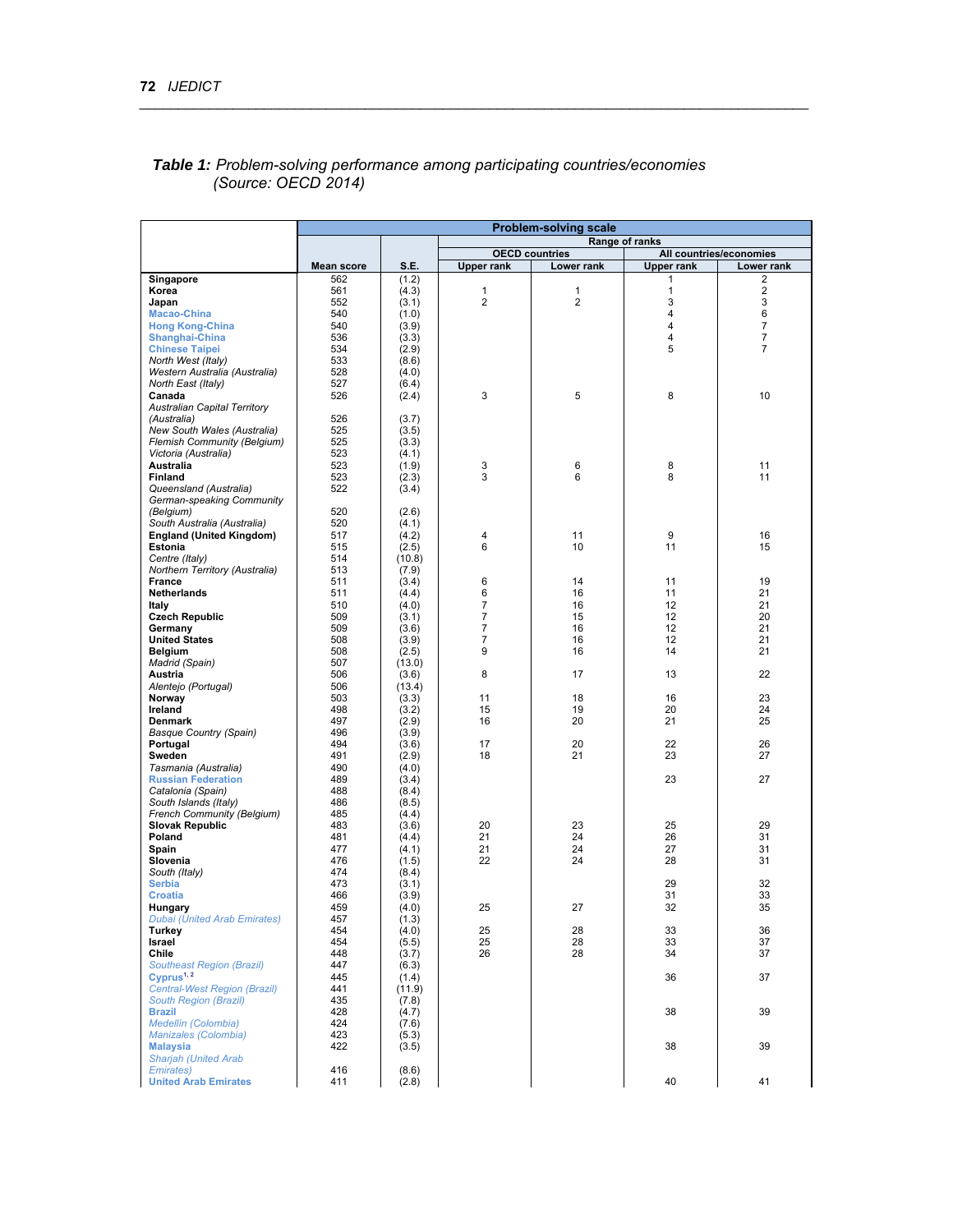| Bogotá (Colombia)                 | 411 | (5.7)  |
|-----------------------------------|-----|--------|
| <b>Montenegro</b>                 | 407 | (1.2)  |
| <b>Uruguay</b>                    | 403 | (3.5)  |
| <b>Bulgaria</b>                   | 402 | (5.1)  |
| <b>Colombia</b>                   | 399 | (3.5)  |
| Cali (Colombia)                   | 398 | (9.0)  |
| <b>Fujairah (United Arab</b>      |     |        |
| Emirates)                         | 395 | (4.0)  |
| <b>Northeast Region (Brazil)</b>  | 393 | (11.0) |
| Abu Dhabi (United Arab            |     |        |
| Emirates)                         | 391 | (5.3)  |
| <b>North Region (Brazil)</b>      | 383 | (10.9) |
| Ajman (United Arab Emirates)      | 375 | (8.0)  |
| Ras Al Khaimah (United Arab       |     |        |
| Emirates)                         | 373 | (11.9) |
| <b>Umm AI Quwain (United Arab</b> |     |        |
| <b>Emirates</b> )                 | 372 | (3.5)  |

Notes: OECD countries are shown in bold black. Partner countries and economies are shown in bold blue. Regions are shown in black italics (OECD countries) or blue italics (partner countries).

Nonetheless, the results only tell part of the story as creativity is enhanced from an educational experience that emphasizes the creative learning process. The Korean education system has focused on efficiency at the cost of some non-cognitive skills that could contribute to enhancing creativity and innovativeness in Korea's economy. According to Lee et al (2014), the Korean education system does not effectively promote certain non-cognitive skills, such as an ability to work harmoniously with others.

Thus, Korea has initiated some transformative changes to promote a greater diversity of noncognitive skills and creativity. To support the shift to a more creative experience, Korea has implemented the Free Semester Program (FSP), through which it aims to address the identified shortcomings in its education system—namely, academic stress, teacher-centric teaching/learning, learning confined to textbook and class, test-based assessment, and teacher-dominant education manpower (J.Y. Lee, 2015)

First announced in 2013, FSP aimed at developing competencies for the 4<sup>th</sup> industrial revolution, such as creativity, problem-solving skills, higher-order thinking skills, and social-emotional skills (Ministry of Education, 2015b) with four objectives: offering students a chance to find their dreams and talent and continuously reflect upon and develop themselves through experiences of exploring and designing their aptitude and future; converting knowledge and competition centered education into the one that enables self-leading creative learning and development of creativity, personality, and social skills; providing happy school life for students through recovery of confidence in the public education policy direction; providing intensive career and experience education during FLS and reinforce career education that flows along primary (recognition), middle (exploration), and high schools (determination); and increasing school discretion in curriculum to ensure smooth operation of programs intended to build dreams and talent.

FSP was initiated in 43 schools and continually expanded to all 3204 middle schools (100% of all public middle schools) as its overall positive impact was recognized. It is currently implemented for one semester of Year 1 (Grade 7) in all public middle schools. Students can select a more interactive curriculum and extracurricular programming that cater to their interests and passions (Park, 2016)

The FSP's major features related more to student-centered teaching and learning. Rather than traditional lecture-based classes, students are engaged in solving complex problems through project-based learning and debates. In addition, FSP's extracurricular activities include field trips to regional career centers that help students navigate their career interests. Such opportunities are tied to other activities as well, such as student club activities, arts, and sports activities. Each school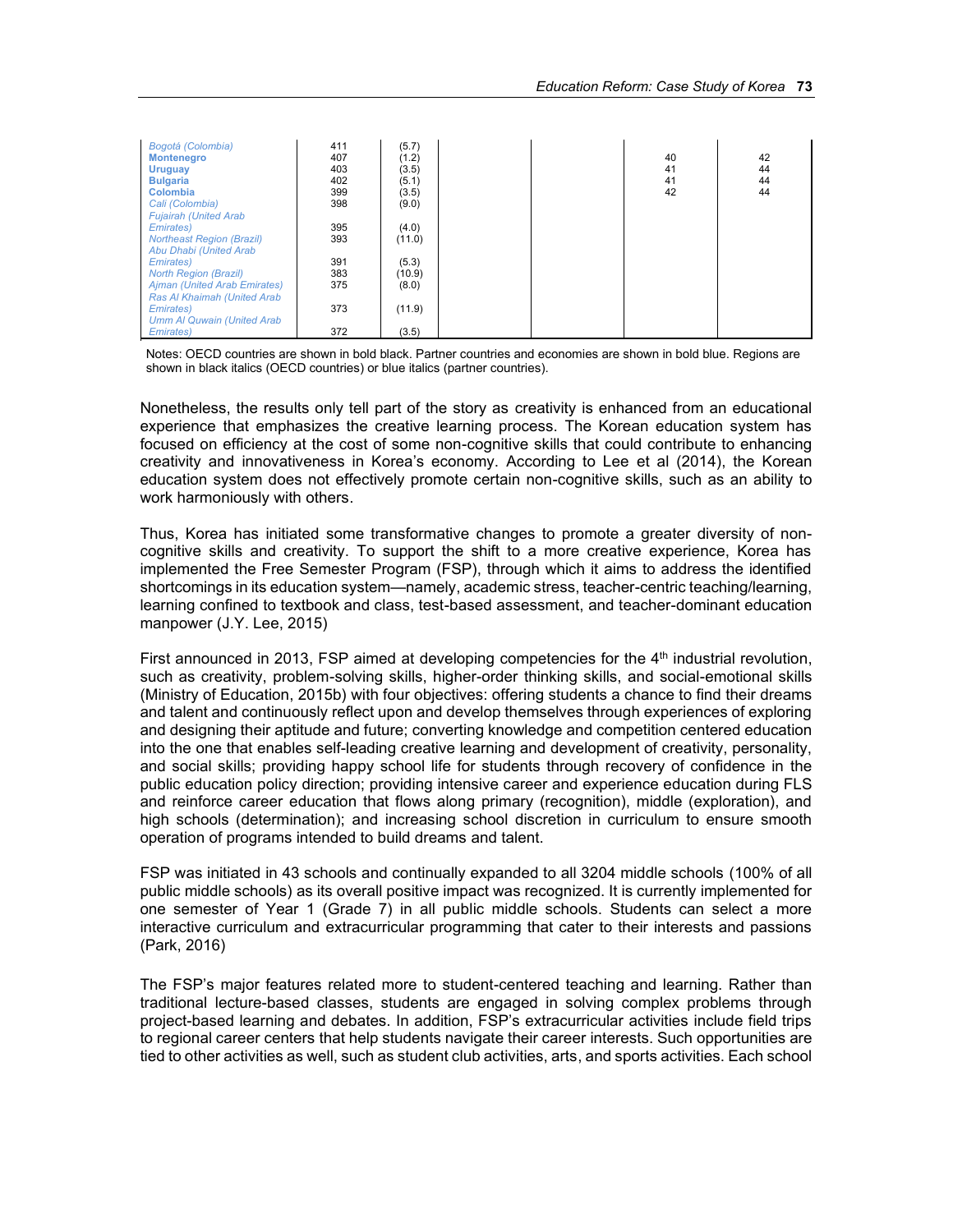can choose one of four tracks as shown in Table 2 below, based on capacity, infrastructure, and needs of students and parents.

*\_\_\_\_\_\_\_\_\_\_\_\_\_\_\_\_\_\_\_\_\_\_\_\_\_\_\_\_\_\_\_\_\_\_\_\_\_\_\_\_\_\_\_\_\_\_\_\_\_\_\_\_\_\_\_\_\_\_\_\_\_\_\_\_\_\_\_\_\_\_\_\_\_\_\_\_\_\_\_\_\_\_\_\_\_\_*

| Category               | Example of possible programs                                                  |
|------------------------|-------------------------------------------------------------------------------|
|                        |                                                                               |
| Career exploration     | Courses and Curriculum designed to promote self-understanding,                |
|                        | understanding jobs and careers, Field trips to job sites and career           |
|                        | exploration facilities                                                        |
| Free Choice Programs   | Special course offerings normally not offered in the main curriculum; Guitar, |
|                        | Mandarin, Japanese, Calligraphy, Magic, Gardening, Creative Writing           |
| <b>Club Activities</b> | Photo Journalist Club, Arts& Crafts Club, and other types of student clubs    |
| Arts and Sports        | Korean traditional instrument class, Swimming, Musical, Hip hop dance,        |
| Programs               | Skating                                                                       |

*Table 2: Four tracks of Free Semester Program (Source: Park 2016)*

A few studies have sought to measure the FSP's changes to and impact on classrooms, and initial results have been positive. Recent survey data show that FSP is delivering on its promised goals. According to the Korean Educational Development Institute (Choi & Lee, 2015), 81.1% of students who participated in FSP reported that their capacity for self-expression increased, 74.6% said their relationships with teachers improved, 63.5% said their enjoyment of learning improved, and 50.4% said their stress related to studying decreased.

Park (2016) similarly found that FSP enhanced participants' social skills and cooperation with others. In interviews, teachers highlighted the positive impact they had observed during FSP. According to teachers, their students were more likely to work together to initiate self-organization in a circle formation. In addition, some students learned how to use design software and used 3D printers to make race cars. The World Bank (2014) concluded that FSP is a possible way for Korea to "encourage students to explore less direct routes to their careers—for example, by taking time to work or explore between schooling cycles—[which] could have similar effects, by fostering a greater understanding of how education is linked to real-world experience."

FSP has also enhanced students' cognitive skills in Korean, English, and mathematics. Participating students showed a greater increase in their academic achievements than nonparticipating students after participating in FSP (KEDI, 2018). See Figure 5 below.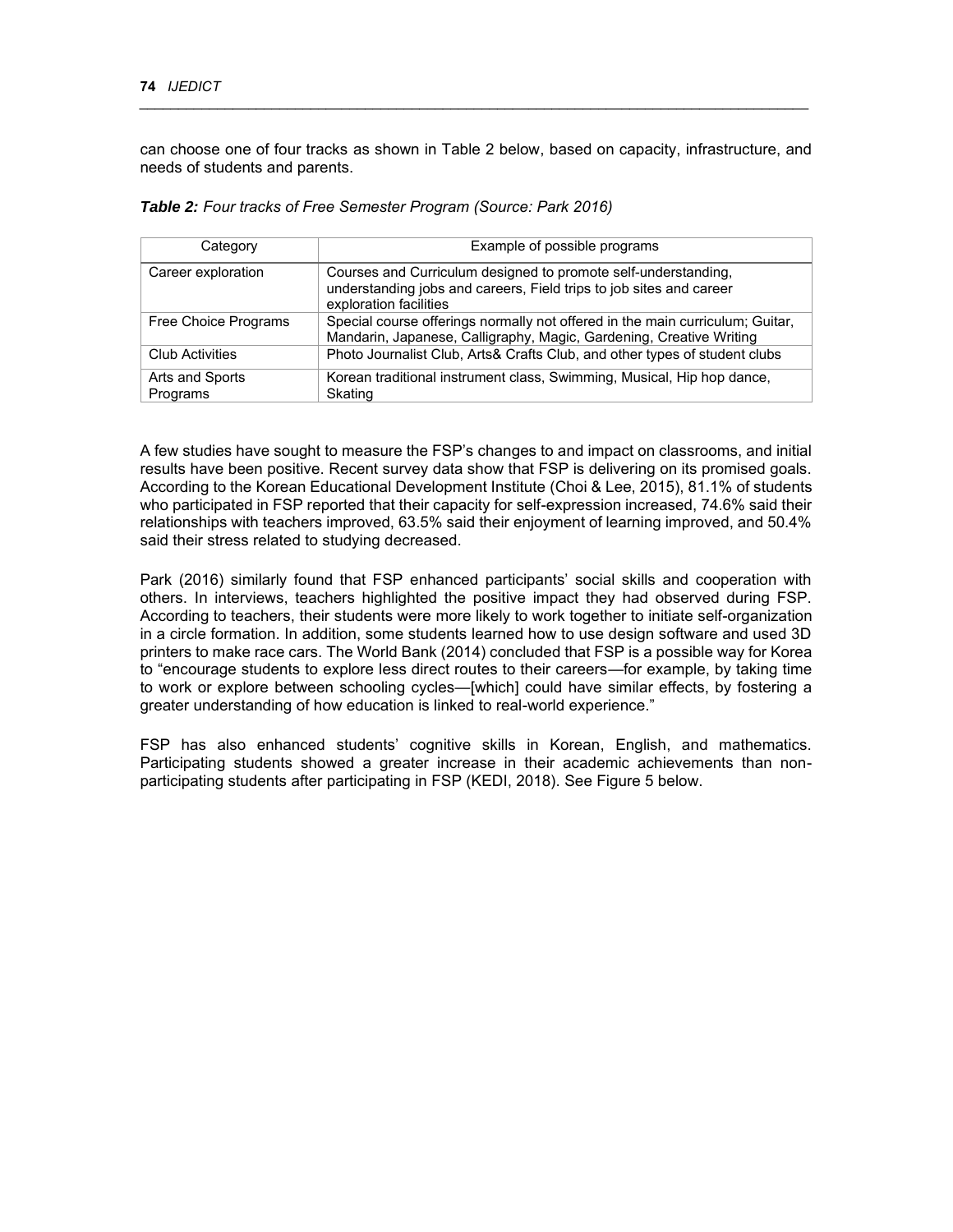



*Figure 5: Comparison of academic achievements between participants non-participants in FSP* (Source: KEDI 2018)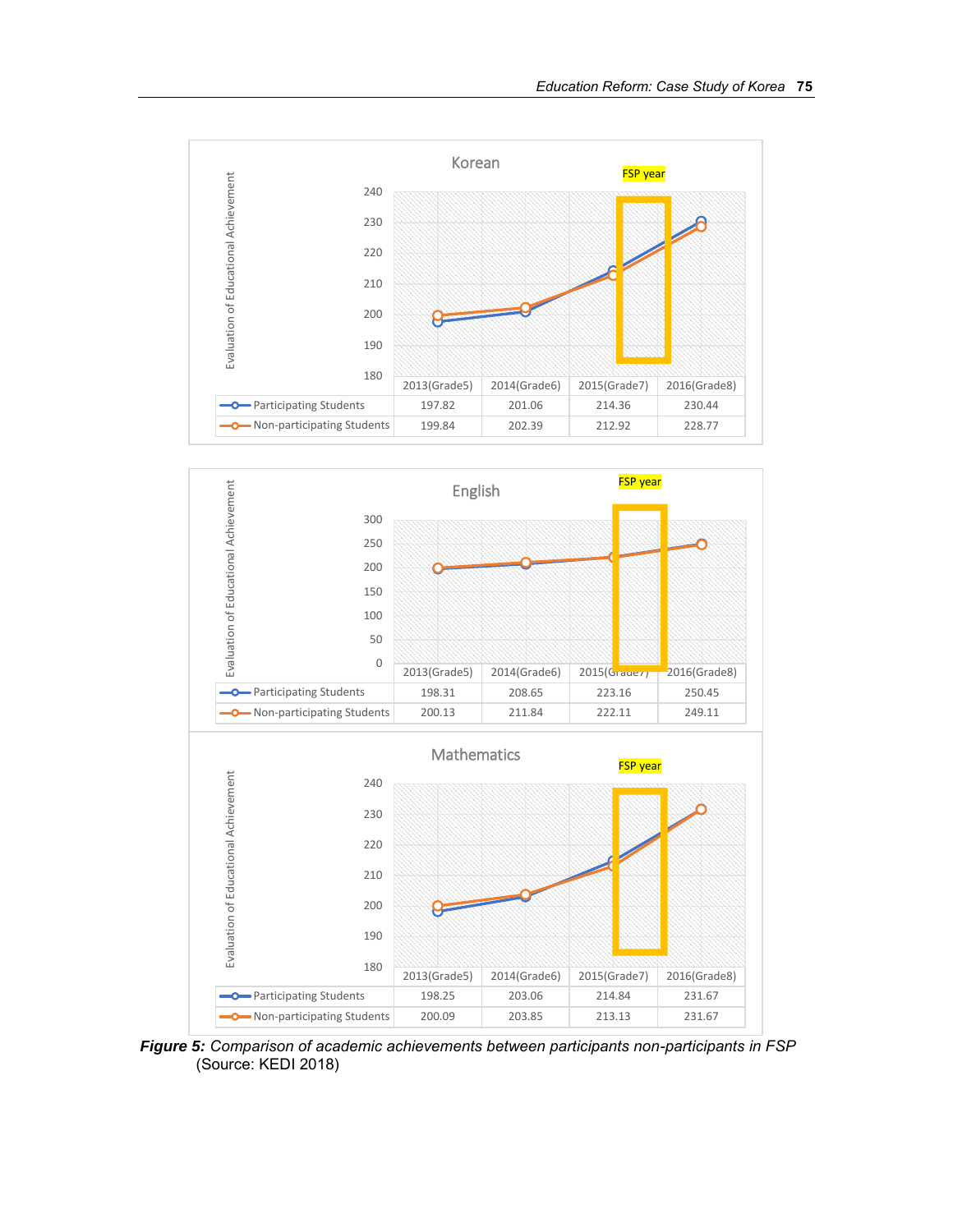FSP is not just an innovative education programme; it involves orchestrated efforts among policymakers, teachers, parents, and students. The government provides holistic guidelines, in-service teacher training, and a web-based platform [\(http://www.ggoomggi.go.kr/\)](http://www.ggoomggi.go.kr/) to help schools establish FSP and ensure that students, parents, and teachers have access to helpful resources, can monitor their programmes, and can share best practices.

*\_\_\_\_\_\_\_\_\_\_\_\_\_\_\_\_\_\_\_\_\_\_\_\_\_\_\_\_\_\_\_\_\_\_\_\_\_\_\_\_\_\_\_\_\_\_\_\_\_\_\_\_\_\_\_\_\_\_\_\_\_\_\_\_\_\_\_\_\_\_\_\_\_\_\_\_\_\_\_\_\_\_\_\_\_\_*

FSP is making positive inroads in overhauling Korea's education system and preparing students with vital skills for the future. These early lessons may suggest possible implications for other education programmes seeking to promote students' non-cognitive skills to meet the demands of a creative economy.

#### **Smart Education Initiative**

Korea topped the OECD's Digital Reading Assessment (DRA), with students scoring more than 20 points higher on the digital reading scale, on average, than students from other countries with similar skills in print reading (OECD, 2015). Korea launched its Self-directed, Motivated, Adaptive, Resource-enriched, and Technology-embedded (SMART) Education initiative in 2011 to customize education systems and bridge the gap between these new and innovative fields and the education sector in a way that fosters learner capacities for the Fourth Industrial Revolution.

The key goal of implementing the SMART Education initiative was to digitalize educational contents by 2015, reflecting modern changes of the 21<sup>st</sup> century and to utilize ICT as a primary medium of learning. It featured major five tasks (Chun, 2018).

- 1) Expanding and developing digital textbooks including based on smart learning model
- 2) Facilitating online classes from afterschool programs to university-level programs and building an online assessment system.
- 3) Creating a free and safe setting for educational contents through developing legal frameworks, ICT infrastructure and eco-system for sharing contents
- 4) Promoting teacher training of the SMART education.
- 5) Establishing the infrastructure of the foundation for cloud educational services in schools as well as a platform to share educational contents.

The SMART Education initiative consists of developing infrastructure, new pedagogies, relevant policy and legal frameworks, and culture to support ICT education. Therefore, it aims to change the meaning of education from in-classroom lectures to more interactive educational contents and pedagogies tailored to each student and teacher.

One main feature of the SMART Education initiative is the implementation of digital textbooks designed to link to the online classes. Online classes promote interactive learning and facilitate studies for those dealing with disabilities or health-related issues. Moreover, online classes provide more options for students to select their learning subjects, even for students in rural areas, who have historically been deprived of this right due to lack of subject teachers in their areas (Lee, 2011).

'How to use digital books' was already tested in 20 schools in 2008, 112 in 2009, 132 in 2010, 63 in 2011, and 46 in 2012. The pilot schools were provided with tablet PC, electronic blackboard, and wireless Internet (Lim, 2012). A study of the effectiveness of adopting digital textbooks in schools found that there have been increases in academic achievement, learning flow, self-directed learning ability, and problem-solving ability (Byun et al., 2011).

Building an online platform to share educational materials is a key to success for the SMART Education initiative. An online platform creates a virtuous-cycle educational eco-system. Teachers,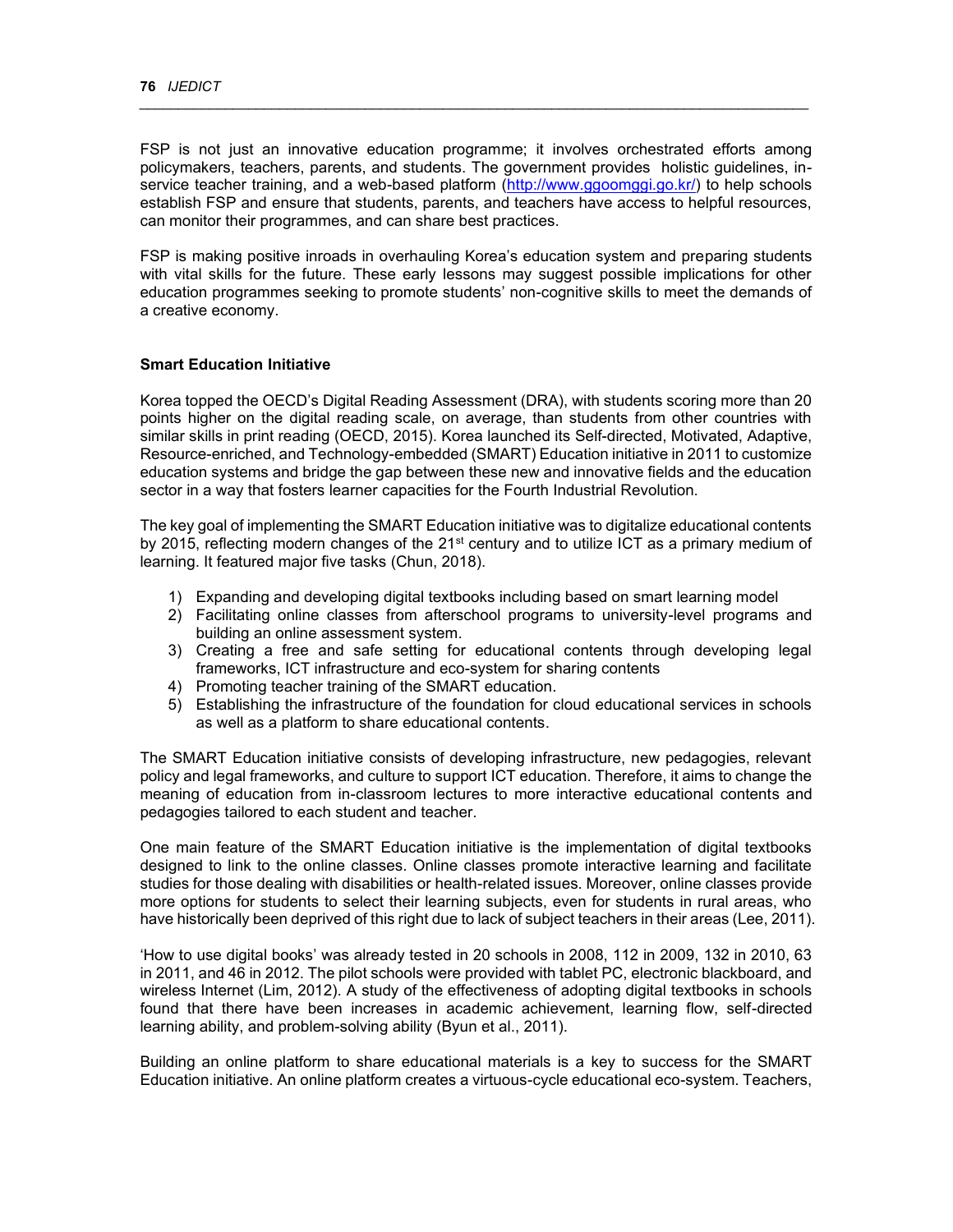students, private companies, and related organizations can actively engage in this open-market system, where educational contents, learning communities, evaluation data, and materials for teacher development are shared in a standardized form (Eason, 2011). The Korean government developed the SMART education platform, whereby both the government and private companies engaged in the development of contents in the open market together (Park et al, 2013).

The SMART Education initiative has also focused on strengthening teachers' competencies for digital education. The teacher training curriculum incorporates the use of smart technology, communication through SMS, and new teaching and learning methods to promote creativity, cooperation, communication skills, critical thinking, and problem solving through group-level project activities. Both online and offline group teacher learning programmes have been designed, and their performance has been assessed in case studies provided by other teachers, special lectures, and movie previews (UNESCO, 2019).

The Korean government launched the SMART Education initiative in 2011, associated with the national master plan for ICT education. Based on the review for legal and technical prospects, the government set up a long-term plan and implemented the initiative in some pilot schools in various forms (Chun, 2018).

The SMART Education Initiative requires holistic approaches not only to promote digital infrastructure, but also to change the concept of education. Pilot schools have tried various learning and teaching models based on student learning pace. Students lead the entire process of learning from designing topics and research, working with others through cloud computing and presenting their learning to evaluating the class. Teachers can use various instructional methods and materials on the online platform and track the learning outcomes of each student in classrooms so that they support students based on individual student needs (Chun, 2018).

Several assessments conducted have measured changes in students, especially through the use of digital textbooks as part of the SMART Education initiative. These evaluations found that the initiative has led to improvements in problem-solving skills, communication skills, creativity and innovation ability, critical thinking, and information utilization ability. Meanwhile, teachers were found to have become increasingly effective in such competencies as learning facilitation, communication skills, and the use of smart devices (Kye et al., 2015, 2016).

Nonetheless, there has been substantial debate on SMART initiatives, especially as it relates to the adverse side effects of overused digital devices. Before the implementation of the SMART initiatives, there had been concerns that it should be delayed, and most teachers resisted adopting the initiative rapidly. They raised voices that exposure to harmful websites and deterioration of physical functions such as eyesight and neck could be by-product. (UNESCO, 2019)

On top of that, many stakeholders raised a question on weakening the relationship and communication between students and teachers. Given the issues are associated with the general aspects of the use of ICT, the Korean government focused on establishing an eco-system to support students, teachers, and parents and promoting partnerships with local government and the private sector.

The SMART Education initiative presents how the use of technologies can promote core skills for the 4th Industrial Revolution. Yet, the successful implementation of the model requires systemic approaches, including improving various laws and systems, generating an enabling infrastructure, enhancing teacher development programmes for the use of ICT in classrooms, and establishing educational policy to activate successful SMART Education across multiple academic disciplines. The SMART Education initiative in Korea has yielded meaningful outcomes, including free highquality materials, the ability of legal systems to transition to the digital learning environment, the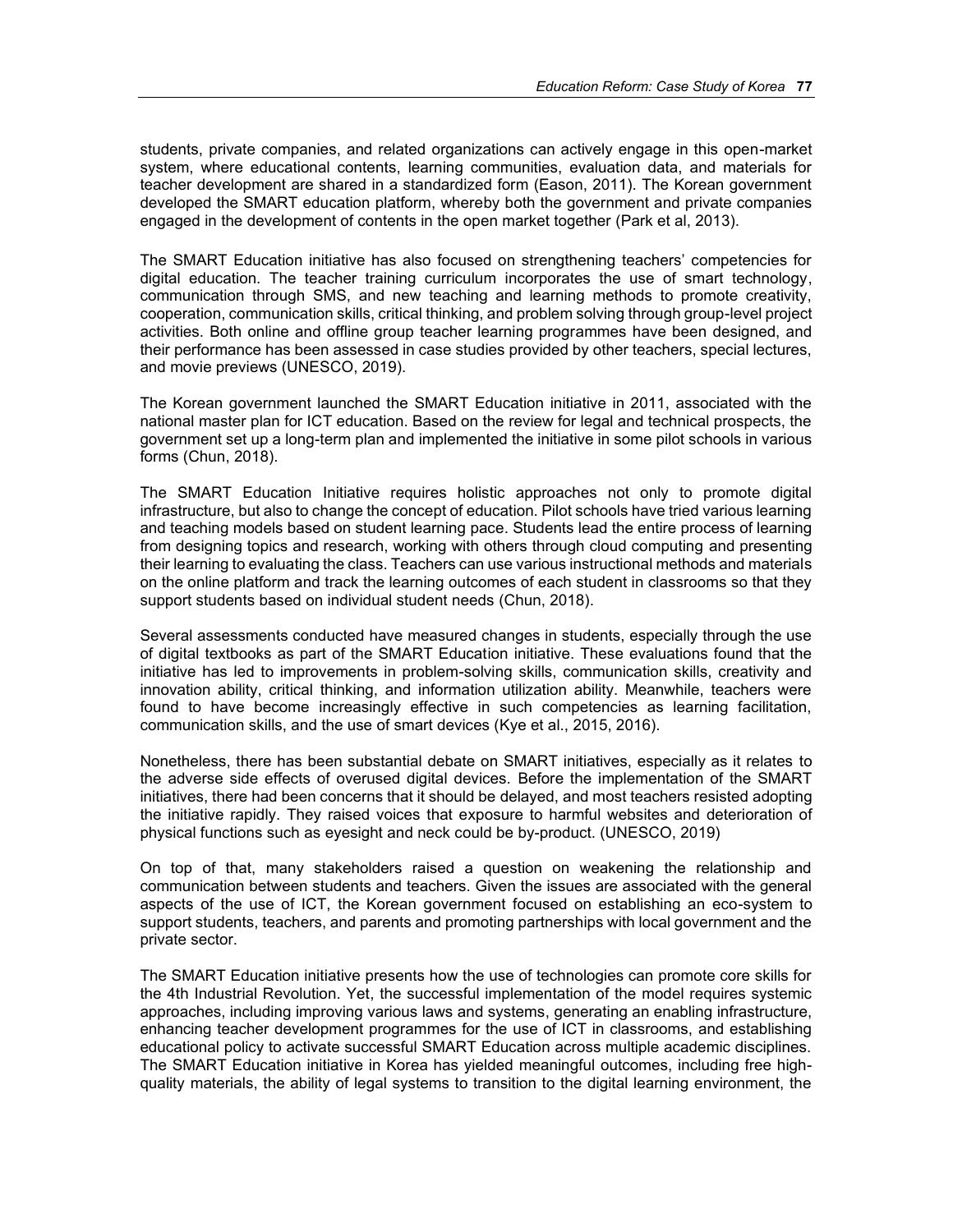adoption of new teaching methods for smart education, and comprehensive collaboration with governments, schools, and the private sector.

*\_\_\_\_\_\_\_\_\_\_\_\_\_\_\_\_\_\_\_\_\_\_\_\_\_\_\_\_\_\_\_\_\_\_\_\_\_\_\_\_\_\_\_\_\_\_\_\_\_\_\_\_\_\_\_\_\_\_\_\_\_\_\_\_\_\_\_\_\_\_\_\_\_\_\_\_\_\_\_\_\_\_\_\_\_\_*

#### **CONCLUSION AND LESSONS LEARNED**

This study examined Korea's responsive education reform that is largely linked to the 4th Industrial Revolution. As a new era unfolds, the world must nurture individuals who can harness new and emerging technologies to reach higher levels of competence, skill, and creativity for a knowledge economy. No matter how much the future relies on technology, creative and innovative people will ultimately drive that technology and, therefore, the future. In this new knowledge-based economy, the focus should not be on content, but on the students' ability to take charge of their own learning.

Korea, like other countries, is struggling to determine how to reconfigure its education system to prepare its future workforce to lead a fast-changing economy. The government has introduced numerous polices, including two exemplary education programmes, the Free Semester Program and the SMART Education Initiative, that demonstrate the potential to promote development of cognitive and non-cognitive skill.

The following lessons can be drawn from Korea's experiences with education reform:

**1. The government gathered diverse stakeholders to develop a shared agenda to align their visions, goals, and strategies to promote skill development in future generations.**

When the government initiated two major polices to nurture future generations to meet the prerequisite skills for the 4th Industrial Revolution, it called on schools, the public sector, and industry to work together by pursuing joint policies. The Ministry of Education, the Ministry of Culture, and the Korea Communications Commission work together to develop the interwoven digital education environment.

Even though many consider that digital learning needs bottom-up drives, considering the foundation of the digital era, the government should provide clear guidelines and platforms where diverse partners can cooperate. It should implement national-level policies and legal systems for the transition. Given the SMART initiative has shown significant outcomes in improving infrastructure and social structure and promoting the engagement of education stakeholders, the role of the Korean government has been critical in implementing the initiative step by step.

**2. Schools are given the autonomy to provide more tailored education programmes.** Education reform aims at promoting schools and principals' autonomy. The SMART Education Initiative promotes schools' autonomy regarding curriculum, facilities, and private-sector partnerships. In the FSP, principals and teachers can make critical decisions about the programs' track and curricula based on their needs, feedback from students and parents, and local infrastructure.

Promoting autonomy in school operations and curricula yields benefits, including more programmes tailored to meet industrial and social needs. In addition, both programmes developed a Web-based platform to share their results and best practices. The government gathered and shared these data with the public through a system that enabled each school to have more accountability and incentive to improve its system and education programmes.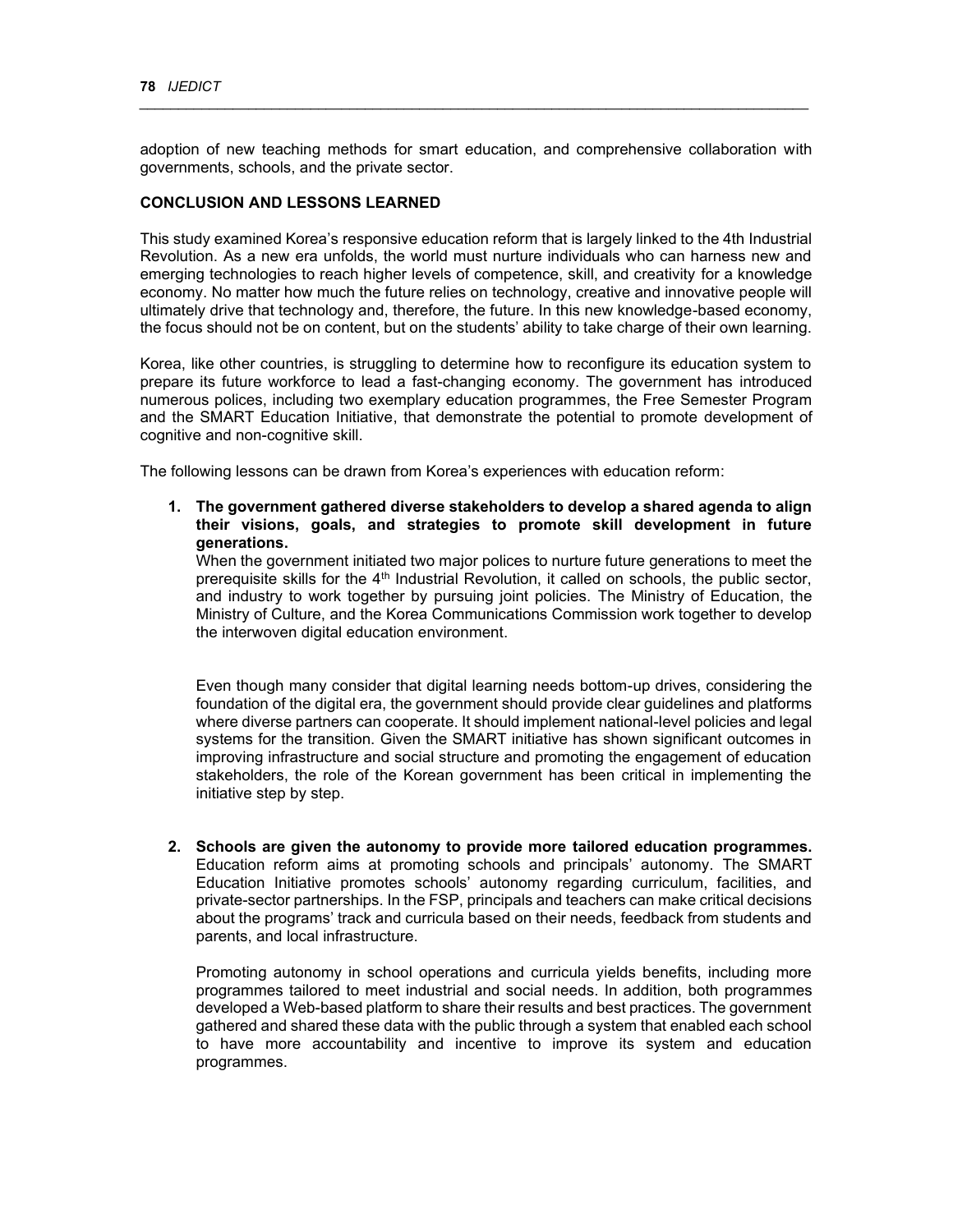**3. Teacher workforce development is key to success.** Although Korea has built a high-quality teacher workforce that has driven strong educational performance (OECD, 2014), quality reforms required significant shifts in teachers' roles and training. Therefore, the government made teacher policies the center of its education reform and supported them by establishing a system to develop teachers' pedagogical competencies.

After developing guidelines, the government introduced the SMART initiative and related tools to teachers using web-based platforms, nurturing teachers, and creating learning communities to share best practices. SMART Education Experience Centers were developed to provide hands-on experience to teachers. In addition to that, the curriculum for pre-service teachers was tailored to reflect new pedagogies for the SMART Education initiative (UNESCO, 2019)

In the same way, the Ministry of Education provided teacher training for the FSP during summer and winter vacations that included: pedagogy, class design, and sharing best practices by enabling new kinds of networks and communities, as well as innovative teaching modalities, to develop teachers' pedagogical competencies.

This study provided an overview and analysis of Korea's education reforms including two major polices, the Free Semester Program and the SMART Education Initiative, based on the broader context of Korea's creative economy agenda. Other countries can learn from Korea's successes and challenges to create policies that can be implemented in such a way that schools, the government, educators, and parents encourage the next generation to take advantage of a wealth of opportunities and overcome the challenges of the  $4<sup>th</sup>$  Industrial Revolution.

## **REFERENCES**

- Bloomberg. 2019. *These Are the World's Most Innovative Countries*. Bloomberg. Retrieved from [https://www.bloomberg.com/news/articles/2019-01-22/germany-nearly-catches-korea-as](https://www.bloomberg.com/news/articles/2019-01-22/germany-nearly-catches-korea-as-innovation-champ-u-s-rebounds)[innovation-champ-u-s-rebounds](https://www.bloomberg.com/news/articles/2019-01-22/germany-nearly-catches-korea-as-innovation-champ-u-s-rebounds)
- Brown-Martin, G. 2017. *Emergency for the World of Education: Adapting to the Digital Revolution*. Toronto: Groupe Média TFO.
- Byun, H., Ryu, J., & Song, Y. 2011. Research Trends on Digital Textbook and Meta-analysis on its Academic Achievement. Education Methods Research.
- Choi, S., & Lee, S. 2015. *2014 Second Semester Free Semester Program Satisfaction Survey Results (in Korean*), Retrieved from<https://eng.kedi.re.kr/khome/eng/webhome/Home.do>
- Chun, S. 2018. Birth and Major Strategies of Smart Education Initiative in South Korea and Its Challenges. *Smart Education and e-Learning 2017*. Switzerland: Springer International Publishing
- Eason, G. 2011. "Digital Textbooks Open a New Chapter," *BBC News: Business*. Retrieved from <https://www.bbc.com/news/business-15175962>
- Forbes. 2014*. "Meister Of Korean School Reform: A Conversation with Lee Ju-Ho."* Forbes. Retrieved from [https://www.forbes.com/sites/michaelhorn/2014/03/14/meister-of-korean-school-reform-a](https://www.forbes.com/sites/michaelhorn/2014/03/14/meister-of-korean-school-reform-a-conversation-with-lee-ju-ho/#45a120fd3d03)[conversation-with-lee-ju-ho/#45a120fd3d03](https://www.forbes.com/sites/michaelhorn/2014/03/14/meister-of-korean-school-reform-a-conversation-with-lee-ju-ho/#45a120fd3d03)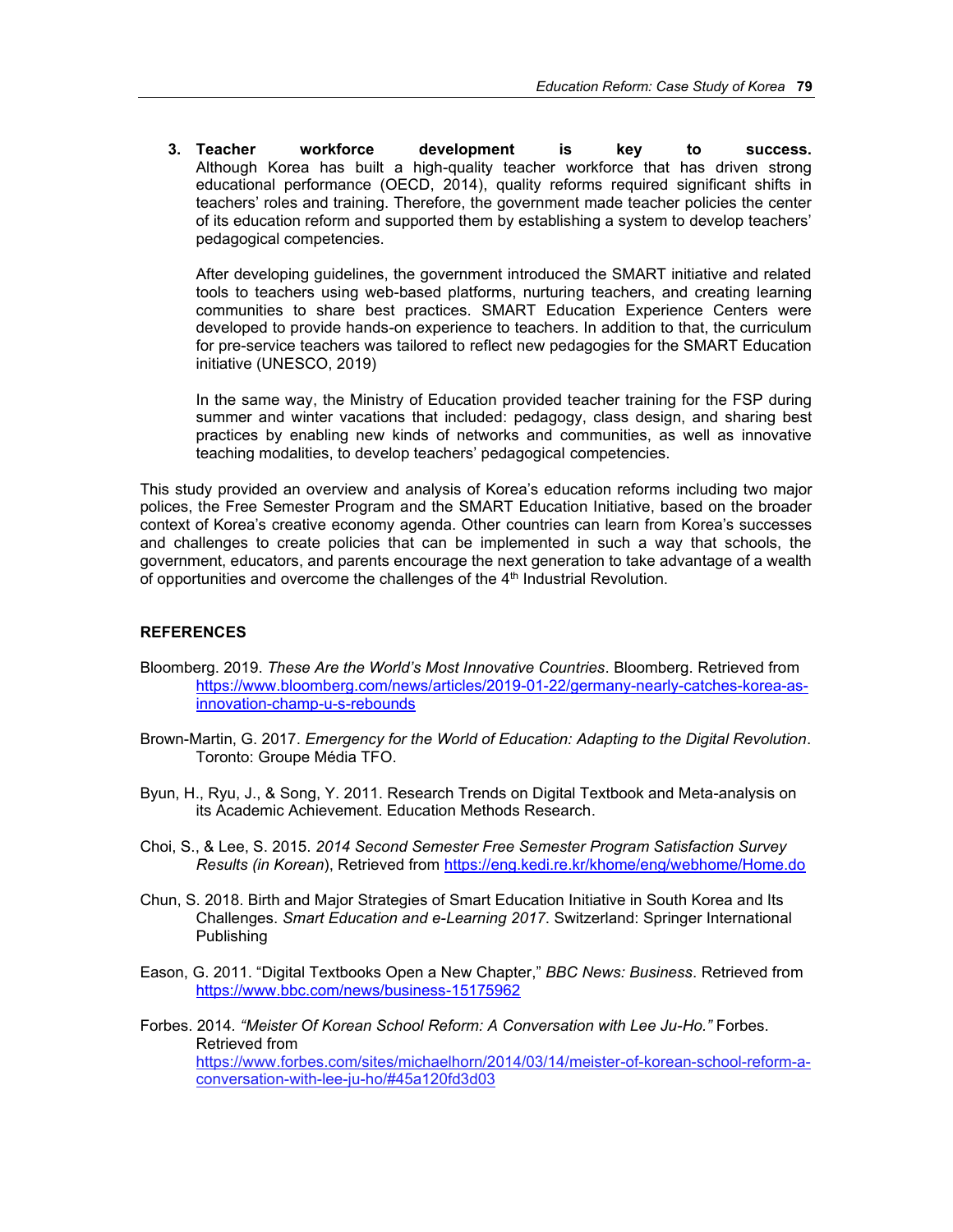Grauer K. 2012. A Case for Case Study Research in Education. In: Klein S.R. (eds) Action Research Methods. New York: Palgrave Macmillan.

*\_\_\_\_\_\_\_\_\_\_\_\_\_\_\_\_\_\_\_\_\_\_\_\_\_\_\_\_\_\_\_\_\_\_\_\_\_\_\_\_\_\_\_\_\_\_\_\_\_\_\_\_\_\_\_\_\_\_\_\_\_\_\_\_\_\_\_\_\_\_\_\_\_\_\_\_\_\_\_\_\_\_\_\_\_\_*

- Kye, B., Choi, K., & Kwak, D. 2015. *2015 A Study on the Effectiveness of Digital Textbooks*. Daegu: KERIS.
- Kye, B., Kim, H., Shin, A., & Jeong, G. 2016. *The Impact of the Implementation Fidelity of Research.* Daegu: KERIS.
- KEDI (Korea Education Development Institute). 2015. *Education for The Future*. Sejong: KEDI.
- KEDI (Korea Education Development Institute). 2016. *Education for The Future: Korean Education Policy Development.* Sejong: KEDI.
- KEDI (Korea Education Development Institute). 2018. *The Analysis of Free Semester Programs*. Sejong: KEDI.
- Lee, JH. 2011. "*Korea's Choice: Smart Education" OECD Education Today*." OECD. Retrieved from [https://community.oecd.org/community/educationtoday/blog/2011/07/26/korea-s](https://community.oecd.org/community/educationtoday/blog/2011/07/26/korea-s-choice-smart-education)[choice-smart-education](https://community.oecd.org/community/educationtoday/blog/2011/07/26/korea-s-choice-smart-education)
- Lee, JH. 2015. *Human Capital Policies: Lessons from Korea*. Sejong: KDI.
- Lee, JH., Jeong, H., & Hong, S. 2014. *Is Korea Number One in Human Capital Accumulation? Education Bubble Formation and its Labor Market Evidence.* Sejong: KDI.
- Lee, JH., & Steer, L. 2019. *Combining High-Tech and High-Touch to Personalize Learning for Every Child.* The Education World Forum. Retrieved from [https://www.theewf.org/research/2019/combining-high-tech-and-high-touch-to](https://www.theewf.org/research/2019/combining-high-tech-and-high-touch-to-personalize-learning-for-every-child)[personalize-learning-for-every-child](https://www.theewf.org/research/2019/combining-high-tech-and-high-touch-to-personalize-learning-for-every-child)
- Lee, JY. 2015. *New Educational Policy of*「*Free Learning Semester*」*: Toward Revitalization for Career Exploration Oriented Approach.* Sejong: KRIVET.
- Lim, S. 2012. The 2012 Educational Informatization White Paper. KERIS, Seoul, Korea.
- Lim, JH. 2017. Understanding System of Semi-Free Semester Program: Curriculum Design, Instruction, Assessment. *Journal of Educational Administration and Policy,* Vol. 2, 63-75
- Mckinsey Global Institute. 2017. *Jobs Lost, Jobs Gained: Workforce Transitions in A Time of Automation.* New York: Mckinsey Global Institute.
- Meister High School. 2019. *The Statistics of Meister High School*. Retrieved from <http://www.hifive.go.kr/stats/schStats.do?rootMenuId=98&menuId=9801&sType=A4>
- Ministry of Education. 2015a. *Education, the Driving Force for the Development of Korea.* Sejong: Ministry of Education in Korea.
- Ministry of Education. 2015b. "Plans to Start the Middle School Free Semester Program Confirmed (in Korean)" *The Ministry of Education of the Republic of Korea Blog. 2015. (Press Release*), Retrieved from https://if-blog.tistory.com/